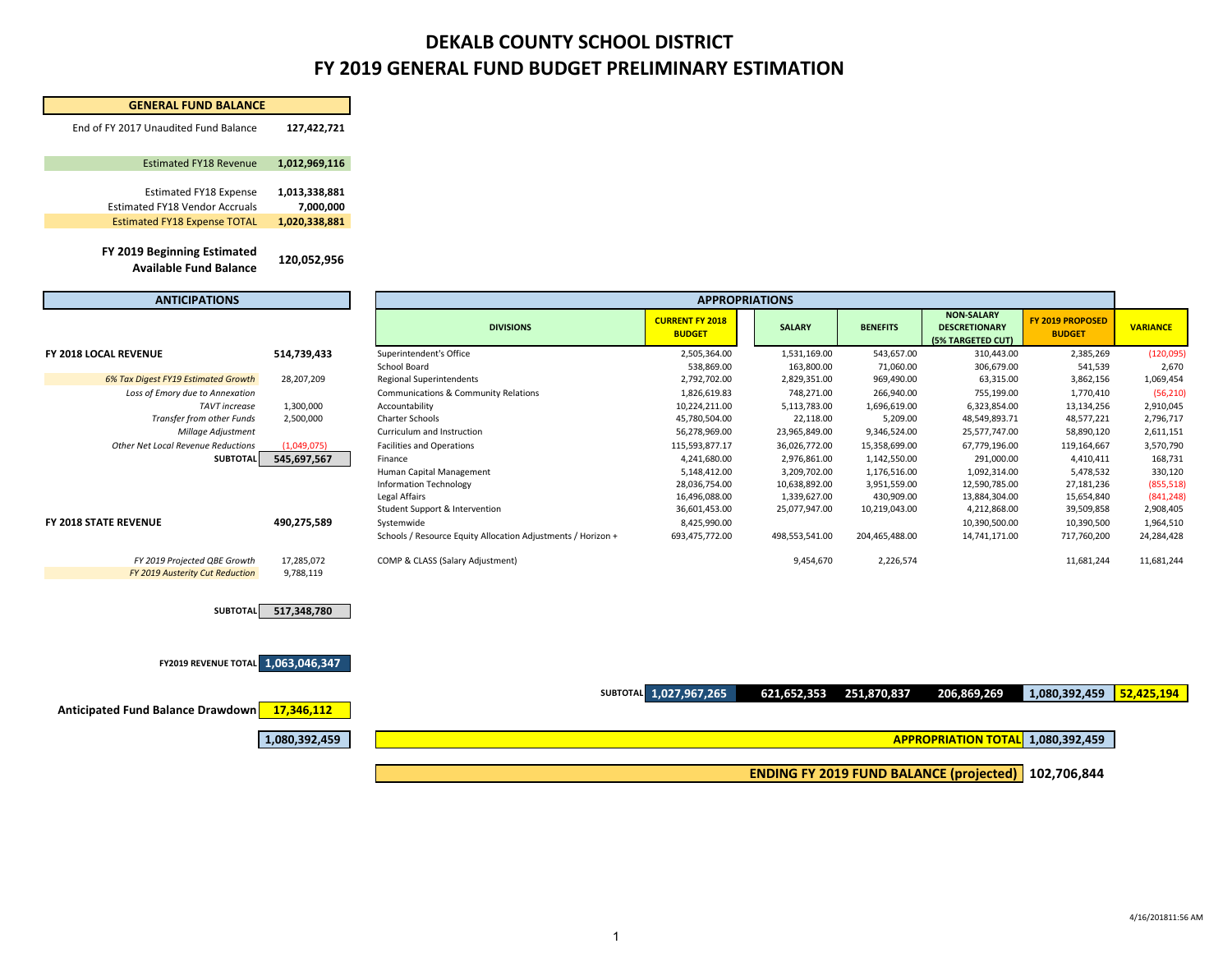## **FY2019 DCSD GENERAL FUND BUDGET CONSIDERATIONS**

## **INCLUDED**

- *TRSincrease 23,961,053*
- *Annualized Classified Insurance 1,818,000*
	- *Textbooks 6,500,000*
	- *403b 2% Match Program 4,200,000*
	- *Summer School Program 3,546,125*
- *Includes General Fund Contingency account 2,398,000*
- *FY18 Mid‐Year Annualized (2 New Regions, multiple division impact, etc.) 3,053,442*
	- *Early Learning Center 2,077,213*
	- *Nurses for all Middle and High Schools 1,578,496*
	- *10 New School Resource Officers & 1 New Sergeant 681,645*
- *Library Media Assistants for all Schools (Phased Rollout ~15 new positions) 503,920*
	- *Reclass registrars to 12 month positions (Middle and High Schools) 290,184*